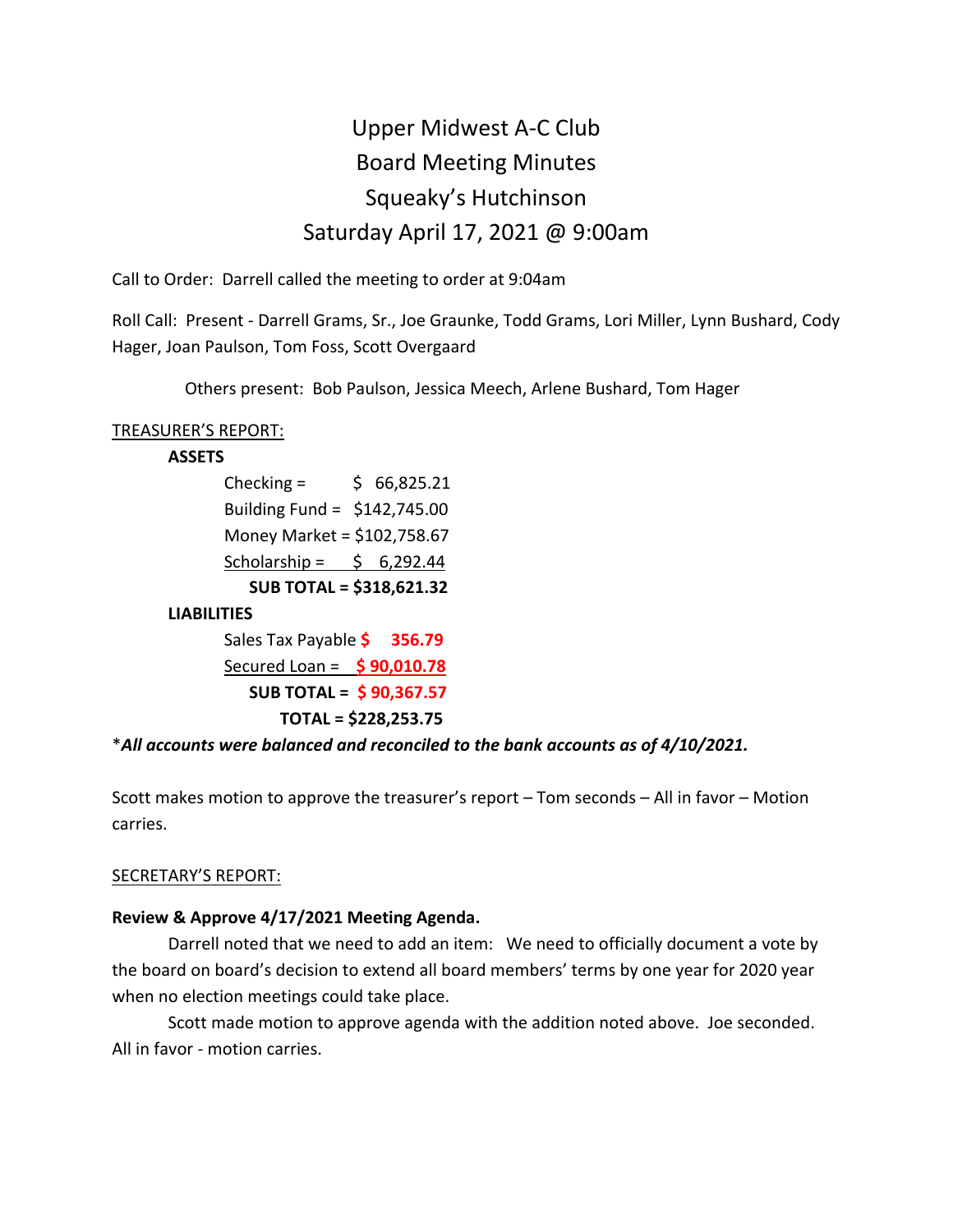## **Review & Approve 3/14/2021 Board Meeting (Conference Call) Minutes.**

Lori makes motion to approve the minutes for the 3/14/2021 board meeting conference call and requests approval to have these minutes posted to our website. Scott Seconds – All in favor – Motion carries.

## **Review & Approve 3/25/2021 Board Meeting (Conference Call) Minutes.**

Lori makes motion to approve the minutes for the 3/25/2021 board meeting conference call and requests approval to have these minutes posted to our website. Todd Seconds – All in favor – Motion carries.

#### **Important upcoming dates:**

April 23 – 25th - LeSueur Swap Meet – 44th Annual Pioneer Power May 1<sup>st</sup> – Summer Newsletter Deadline May  $15<sup>th</sup>$  – Tax Returns need to be filed. June 12<sup>th</sup> @ 9am – Board meeting – Hutch (RESCHEDULED TO June 7th @ 7pm – Board meeting via Conference Call.)

Tri-Folds – Lori mailed on 4/12/21 100 to Allis Connection Show on Father's Day Weekend. The Allis Connection Mike Anderson 913 North Main Street Abingdon, IL 61410

**Pioneer Power** – Joe informed that he will not be able to attend this show. Bob said he might be farming. Joe thinks Gary should be able to be there. Joe will find out who will go and sell toys, memberships and tickets. Joe and Bob will coordinate. Later Bob said he would be able to get there and has the raffle tickets, membership packets and flyers.

**Tax Returns** – Darrell and Lori have reviewed and recommend getting the 2020 return filed. There have been no questions. Darrell will contact Michael Crowe and let him know.

Board Meeting - The next board meeting which was scheduled for Saturday, June 12<sup>th</sup> (inperson) in Hutchinson has been rescheduled to a Conference Call on June  $7<sup>th</sup>$  at 7:00pm. Lori will email call in instructions with the agenda a week before the meeting.

Lynn makes motion to approve the Secretary's Report – Joan seconds – all in favor – motion carries.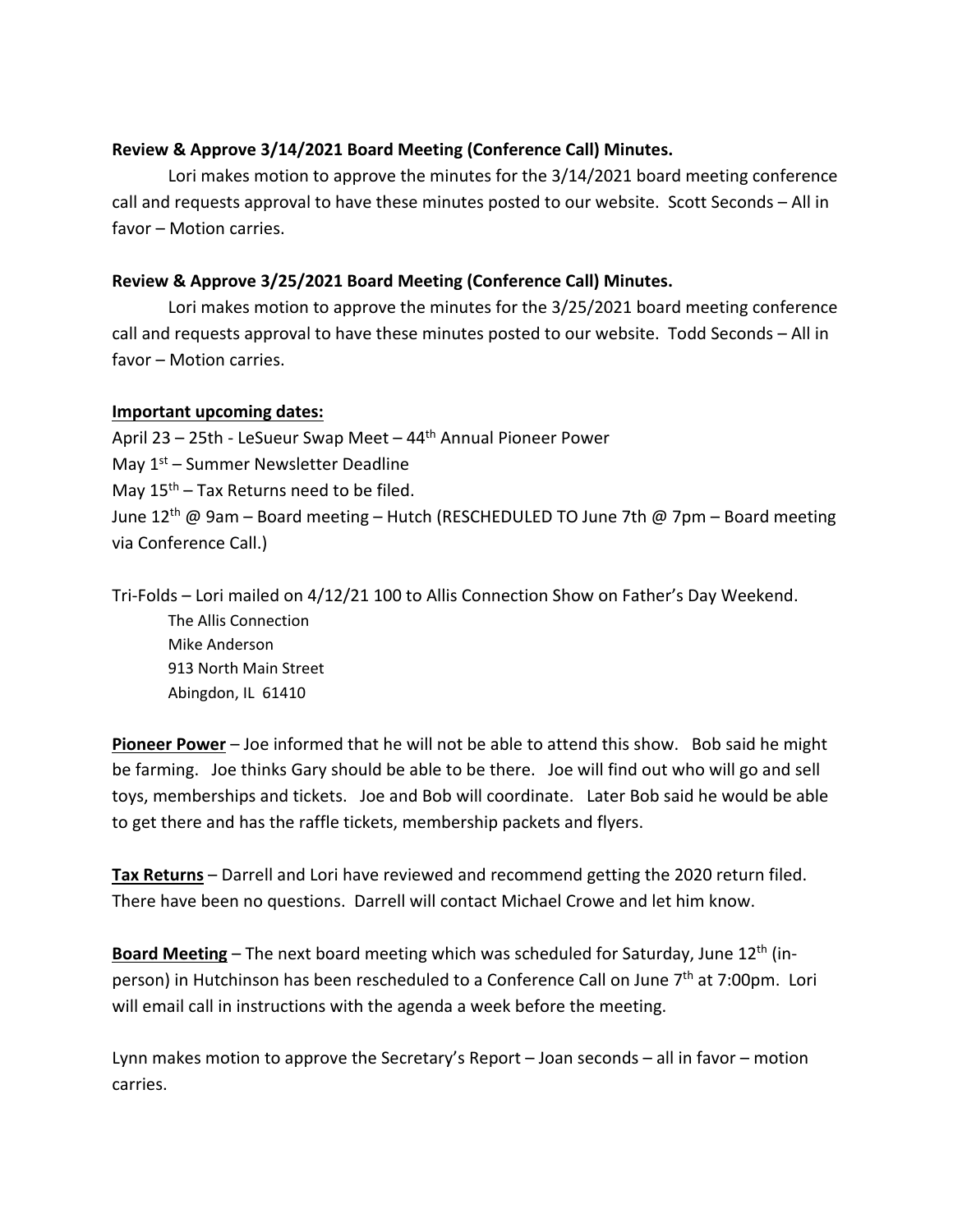MEMBERSHIP REPORT: As of yesterday we have 403 members – 69 are past due. 7 new members. In 2020 we had 399 members and in 2019 we had 401. Arlene gave kudos to Jim at Sky Printing for taking care of all of the mailing issues with the post office. Scott Schanus has donated a box of memorabilia and newsletters in memory of his dad.

Arlene reports that she will not be preparing the volunteer lunches for the show. She will try to put something together for a proposal on a box lunch of some sort and present to the board in June. Or, possibly we should just have a cold cut tray and bread for make your own sandwiches.

Darrell pointed out that any time he talks to people he asks about becoming a member of the club and suggests everyone else should do this too.

Scott makes motion to approve the membership report – Tom seconds – All in favor – motion carries.

#### PRESIDENT'S REPORT:

## **Building/Land:**

Darrell handed out a revised quote for a building from Dan Morris at Morris Builders. The new quote is \$178k without overhead doors – so roughly \$190k with doors. Darrell said everyone he has talked to indicated they believe prices will come down. The Amish builders near Milaca said they would build it for \$3.00 per sq foot. Just another option to look at. We have soil corrections that need to be made first. We are all set up to do the soil corrections as soon as road restrictions are off. Regardless, we will need to get approval on soil before we do anything further on a building. Supplies are still in short supply and cost is extremely high. At this point our hands are tied.

Minnesota Roadways, Brad Grams' employer, has offered to use their connections with Ziegler to rent for us a bulldozer for use on our building site. They have offered to provide an operator and transportation of the dozer to and from the site. We will have to pay Minnesota Roadways for the rental cost which will include insurance on the machine while it is being rented. We will be required to clean the equipment before it is returned. We will provide them a donation letter for \_\_\_\_\_\_\_\_\_\_\_\_\_\_\_\_\_\_\_\_\_\_\_\_.

Plehal Blacktopping, Todd Grams' employer, has offered their 12M Cat Blade, an operator and transportation of the blade to and from the building site. We will provide them a donation letter for \_\_\_\_\_\_\_\_\_\_\_\_\_\_\_\_\_\_\_\_\_\_\_\_\_\_\_\_\_\_.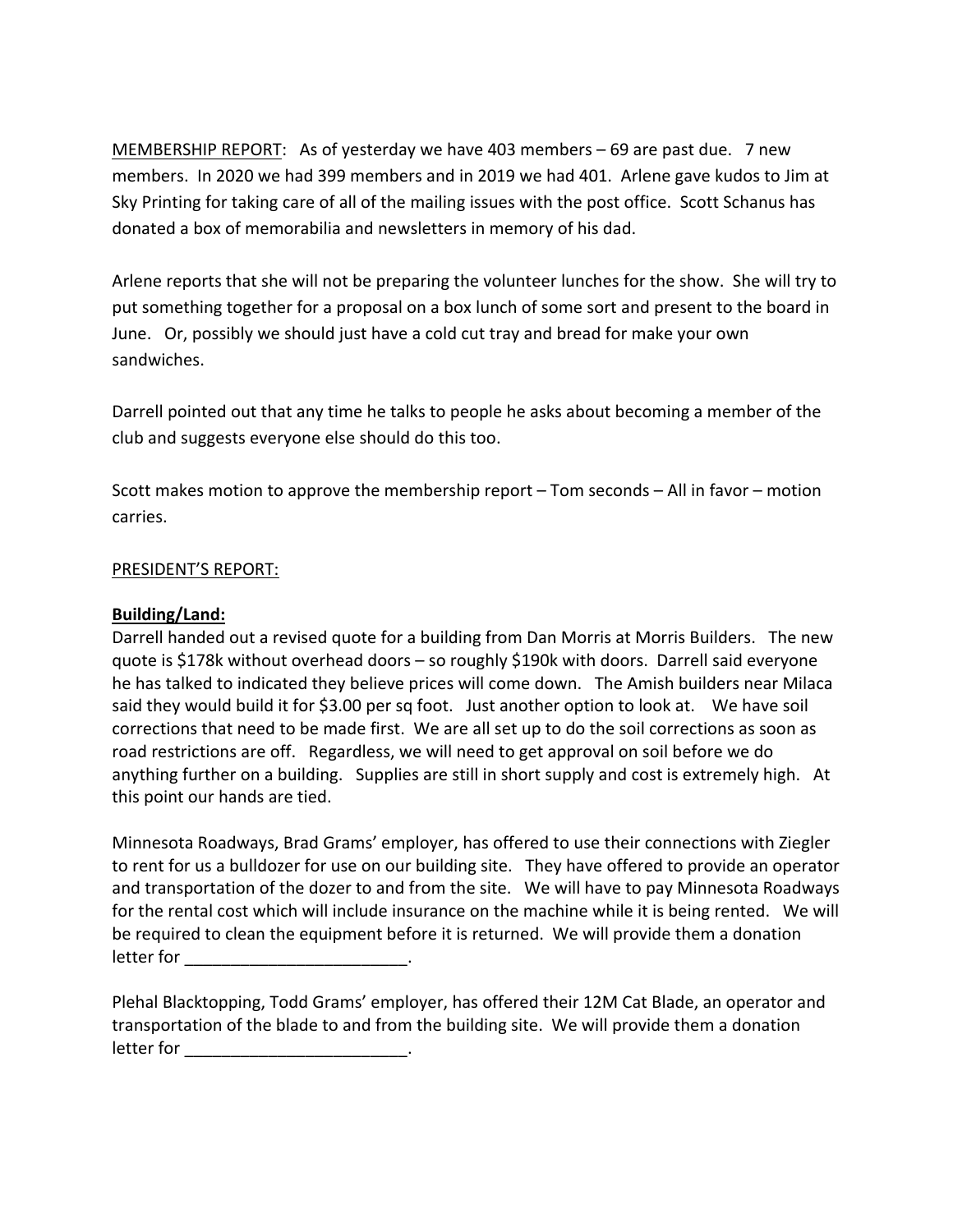Wm Mueller & Son has offered their Sheep's Foot roller and will transported it to and from the building site. We will provide them a donation letter for

We will need to pay all fuel for this equipment while in use and will return all of the equipment clean and fueled.

## **2021 Toy:**

The prototype of the 2021 show toy is ready and the model will be here by Tuesday. It will be delivered to Luke Olson so that the toy can be compared to the original sprayer that Luke has to see if any adjustments need to be made. We have 337 of these toys left to sell at this point. We think we should eliminate the date from the toy flyer because it causes confusion.

Rich wants to run another ad in the Toy Farmer magazine at a cost of \$700 - \$750. Darrell makes motion for Rich to run a second ad in Toy Farmer. Lori seconds. All in favor – motion carries.

## **2021 Show:**

Baxter communication is all in place to make the DVD at the show. They will be there all week. Lynn will call Lano and Farm Rite to see if we can get UTVs

Darrell will call for dumpsters and biffs – The Biffs come from Mini Biff of Hutchinson –

(320)587-0244. Lori pointed out that we will most likely also need to provide hand sanitization stations throughout the grounds and at each building entrance.

Bob pointed out that the fairgrounds has added bathrooms so we won't need quite as many biffs.

Lori has ordered the ATMs. They will be in the same location as 2019 – Agribition Building and Toy Building.

Lori has John Klettke and Greg Borth lined up with mini farm displays.

Bob said all of the food vendors are booked. Bob wanted to know where the food vendor trucks should go. He thinks we should have a couple on the east side of the street.

Lori makes motion to approve President's report – Scott seconds – all in favor – motion carries.

## COMMITTEE REPORTS

**Building Committee:** SEE ABOVE – President's Report

## **Nomination Committee:**

Arlene reports that younger people (recent retirees) have expressed interest. Jim Pessek, Dale Heinz, Chad Stradtman. So things in the future look hopeful.

We discussed in prior meetings that we would just extend everyone's term by one year because of the fiasco of 2020 and not being able to have elections. Because of the need to keep 3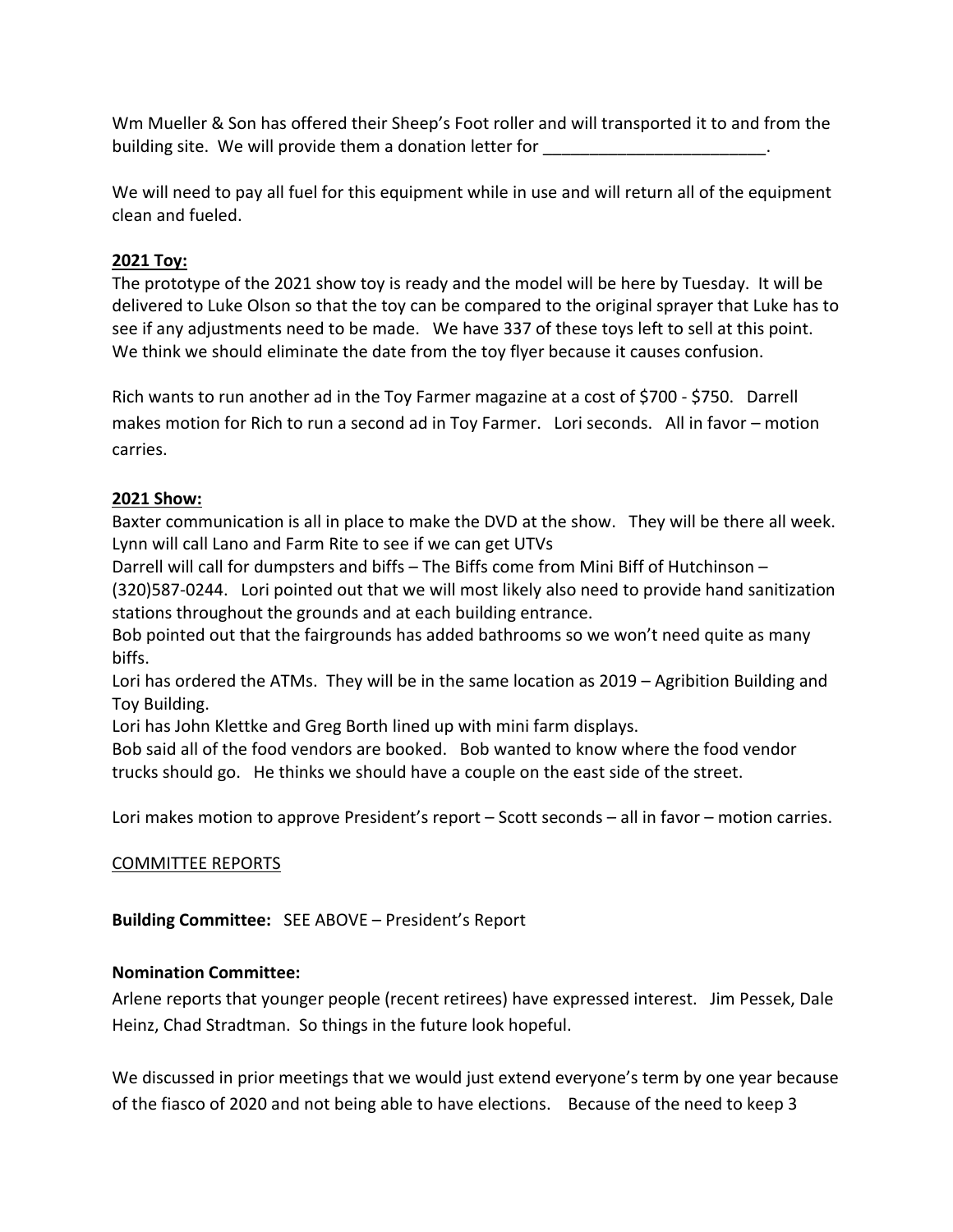people up for election every year and not have a year where the majority of the board are all up for election at the same time, we all agreed back then to extend everyone's term by one year and that conversation is noted in the minutes. However, the board never officially voted and put it formally into the minutes.

Todd makes a motion to extend everyone's existing term by one year due to no elections in 2020. Cody seconded it. All in favor – Motion carries.

Darrell also pointed out that we also may never have officially voted on the plan to fix the 4,3,2 issue we are currently in. Our proposal was that at today's election we will be electing 4 board members. The 3 individuals with the highest number of votes today will hold 3-year terms. The person with the lowest number of votes today will hold a 2-year term This has been discussed since 2015 when the issue first presented itself but has never been implemented. Darrell made motion to approve that, with today's vote, 4 people will be elected to the board and the person with the lowest number of votes will hold a 2-year term. Joe seconds – all in favor – motion carries.

Lynn said he will resign from the board in 2022 which will be 1 year early for his term. The bylaws already state that at that time the board will appoint someone to fill his remaining term.

Lori makes motion to approve the membership committee report – Todd seconds – all in favor – motion carries.

## **Scholarship Committee:**

## **Proposed change of name**:

We proposed a name change of the club's scholarship. The scholarship committee will remain the Upper Midwest A-C Club and we will honor someone in memoriam or for exceptional work. We are proposing the name be updated this year to The Upper Midwest A-C Club Scholarship honoring Gail & Nancy Schipansky.

Darrell cautions in the future to be cautious of honoring someone that is still living. The board will leave it open to decide on this each year.

Lynn asked who is on the scholarship committee presently. Cody Hager is the board's representative and Dale Heinz is the only other person on the committee at this point. It is on the agenda today to ask for help from the membership.

Darrell makes motion that the board has the option to honor a member (or members) in our scholarship from time to time. We would also leave the option open to not have an honoree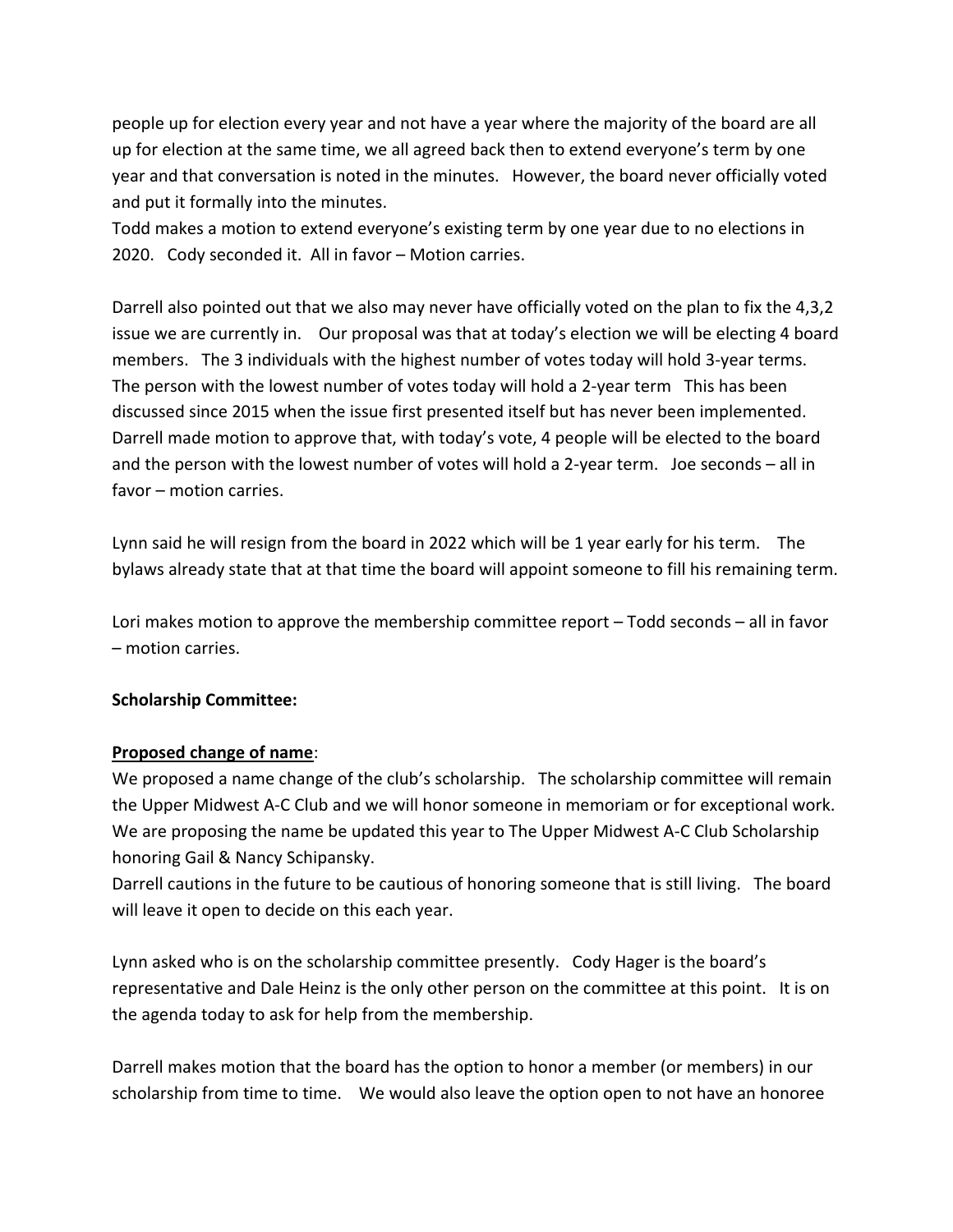named. We agree to revisit the name annually and decide. Lori seconds that motion. All in favor – motion carries.

Lori recommends that the scholarship committee write a short article for each newsletter updating the membership on what they are doing and asking for donations for auctions and donations directly to the fund.

## **Picking up donated parts from Schipansky's:**

Darrell talked to Tim Schipansky and the land in Marshall is sold. The buyer has agreed to leave the A-C parts that the Schipansky family donated to the club in their building until early July. Darrell talked to Randy Starke and he said we could put the parts in one of the buildings on the fairgrounds from early July until our show. Ladd Benes said he would be willing to sell these donated parts for us at the Swap Meet at the show and keep track of the money.

As everyone recalls, in a prior meeting, Todd challenged each of the board members to come up with an item to donate to the scholarship fund for auction at the show. The Board Members' contributions to the scholarship fund so far: Lori – Quilt (which will be raffled) Joan – Quilt Todd – Norm Swinford Book Scott – 2016 Show Toy Lynn – A-C Adirondack chair. Club – Belt Buckle & a show toy

Dottie May also has a quilt to donate.

The scholarship auction is scheduled for Saturday at the show at 5:30pm. Darrell would like to acknowledge Gail and Nancy at 5:00pm before the auction.

## **Toy Committee:** SEE ABOVE – President's Report

**Audit Committee:** After a discussion and review of what the original intent of the audit committee was for, and what the current situation of the club financial records are, Lori requested that the audit committee be dissolved. Lori assured the board that the books are balanced to the bank at least once per month – usually twice. Up to date financials reports are presented to the board at every meeting (including conference calls) and the tax returns are always done on time and are always available to the board for review. The transparency of the club's financials has never been so clear. Lori assures the board that the books are and always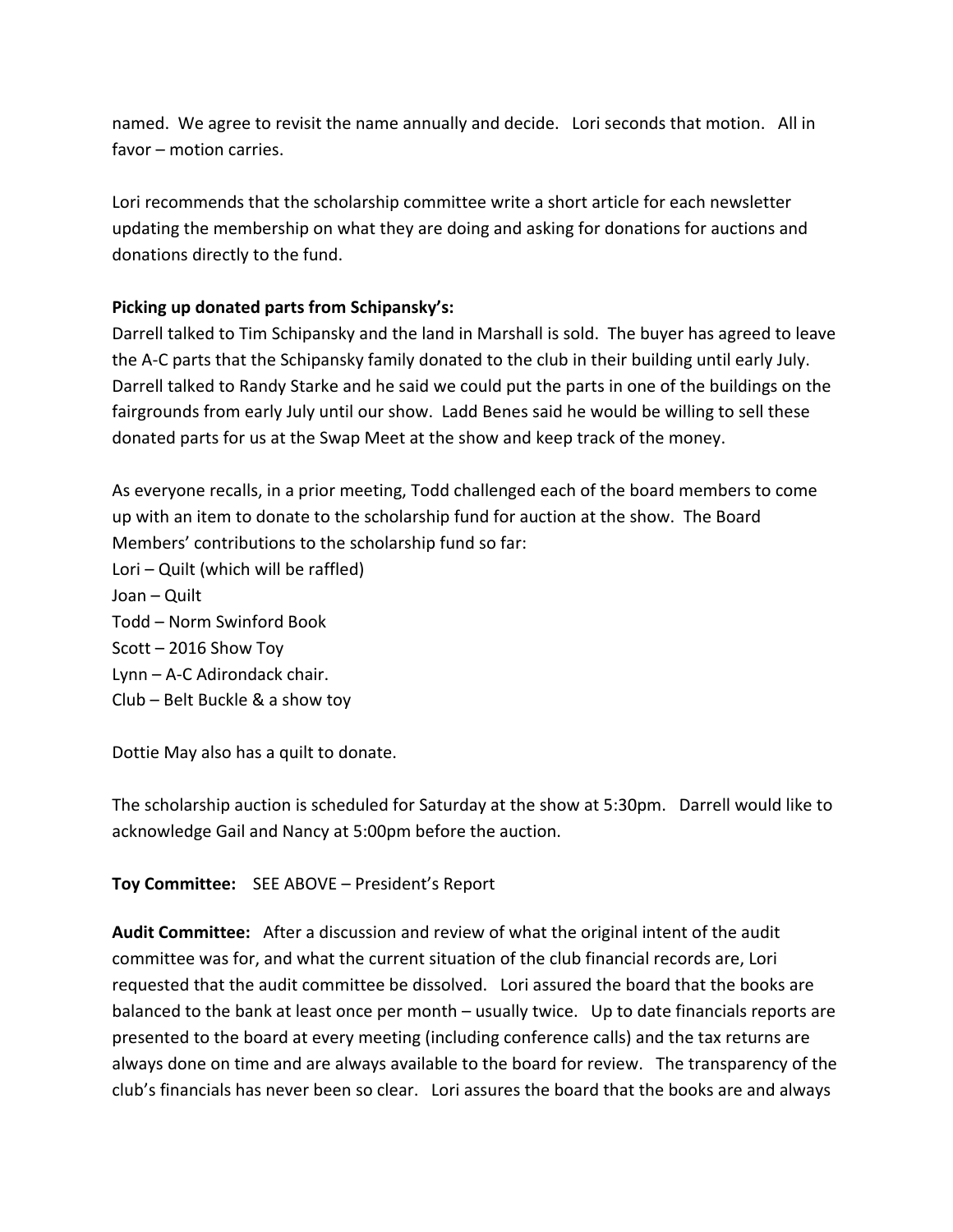will be available. Everyone agrees that prior to 2015 this was not the case and that the audit committee is no longer necessary.

Tom Foss makes motion to dissolve the Audit Committee – Todd seconds – All in favor - Moton carries.

## **Other Committee Reports:**

Joan said bus trip and bingo is scheduled for the show. Wheels & Cogs will be meeting soon to decide if they will be able to come to the show and they will let us know.

Bob asked how we get the CDC recommendations for our show. He said they were going to use the Barrel Train for another function and everyone is concerned about having to wipe it down every time a child gets in or out. Arlene recommended calling the local health service and ask the question in our local county. We all agree that this is an ever evolving situation and we will need to have updated rules at the time of our show. Todd also pointed out we will most likely be required to post what steps we are taking to comply with current Federal, State and local requirements at the time of our show.

Darrell thinks a row of D-19s should be on the south end of the pavilion on the road. Unique and one of a kinds will be where Arland Lepper's old green tractor used to sit.

## **OLD BUSINESS -- ITEMS CARRIED FORWARD FROM PRIOR MINUTES AND AGENDAS:**

**Trademark of Upper Midwest A-C Club name**: Application was submitted February 8, 2021. ETA is 3 months, so May  $8<sup>th</sup>$  we should know something. Lori will keep the club updated as information comes in.

**Donation of Equipment from Northern Minnesota** – Bob asked about the donation and what will happen if we don't have a shed to put it in. This was a stipulation of the donor, that we have all of the donated items stored in-doors. Will we need to rent a shed?? Gary Agrimson communicated that this donation is still on hold and the donor understands we are being held up by COVID and other unfortunate delays at this point.

**Donation of 60 All-Crop Combine from Bradley Johnson of Thief River Falls – Who is going to** get this? This guy would like us to get this before the show. No resolution to this item at this point.

**Donation of Allis Chalmers running gear** with a hoist from Michael Crowe – Darrell is going to meet Michael half way and get this and will bring it back.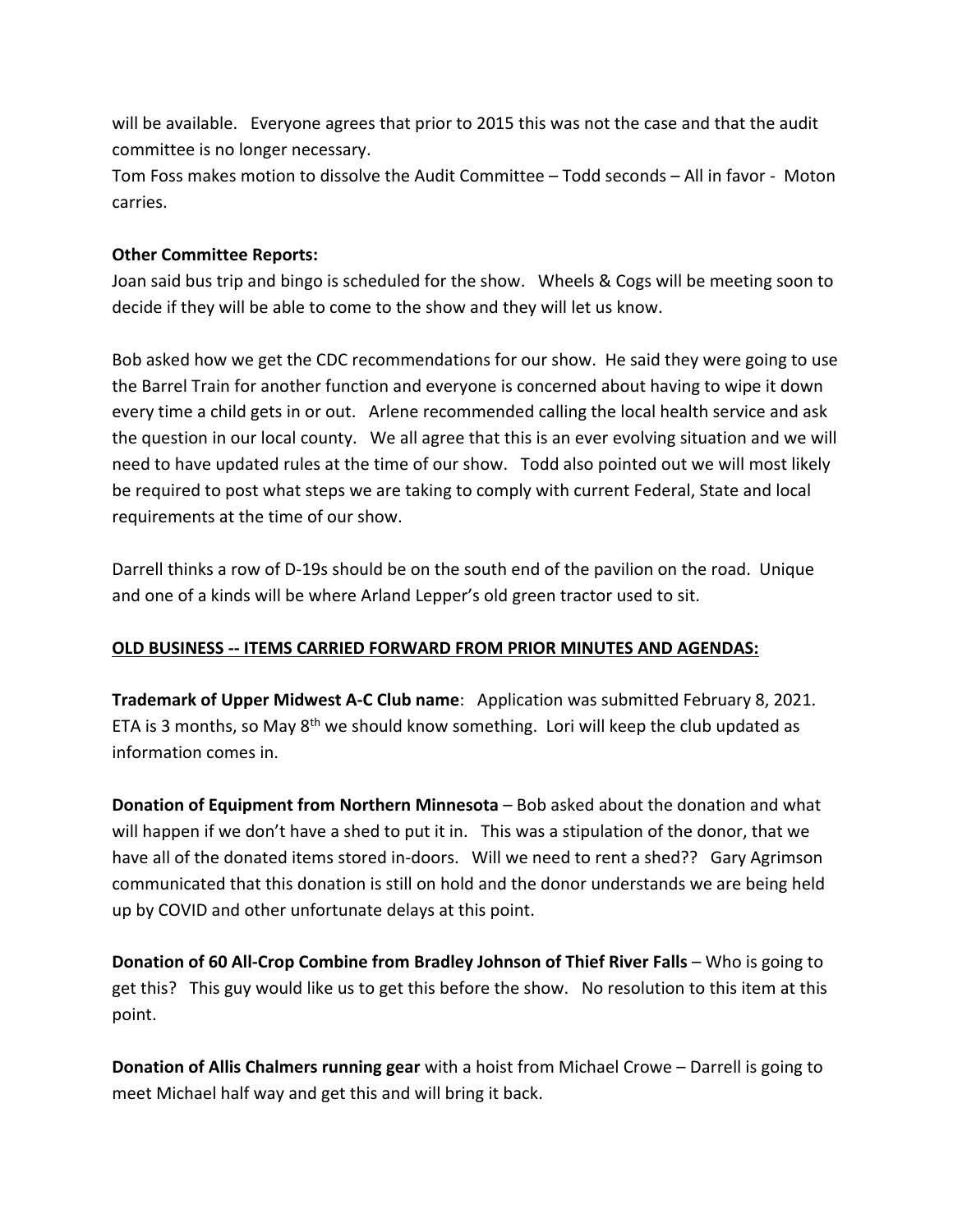**Newsletter:** Summer Newsletter deadline is May 1, 2021. – Thoughts for content

**Bylaws:** Proposed changes are saved and will be presented to membership at Spring Meeting assuming board approves the proposed changes.

Lori makes motion that the Board approve the proposed bylaw changes that will be presented to the membership today. Scott seconds. All in favor – Motion carries.

**Addition to the Museum** – Update on Newsletter and/or Show Guide about the addition and the Les Kouba mural.

**Reels of Film**: Scott dropped of 20 rolls of film so far. 3-4 months out at this point.

**Membership Fee** – Review membership rates for any changes effective in 2022. Darrell asked how everyone liked the color pages in the newsletter. He pointed out that it would be nice to have color integrated throughout the whole newsletter. In order to do that, we would need to increase our membership fee. Arlene did say that she has gotten feedback that our membership fees are cheap. Proposed amount is \$25 versus the current \$20. We all agreed that anyone paid and renewed prior to  $1/1/2022$  will renew at the current rates and the change would be for 1/1/2022 forward.

Todd makes motion to raise membership fee to \$25 effective 1/1/2022 – Lori seconds – All in favor – Motion carries.

**Property Tax Exemption** – Lori needs to see if she has the original 501c3 filing paperwork. No – she does not. Darrell will get this from Michael Crowe.

#### **Future Features & Pedal Tractors:**

In 2022 - We can see if we get any input from the membership and table this decision to June. In 2023 - the D-21 boys will start a tractor drive from our show and go to 4 places including GOTO in Albert City. Cody would like to see Gleaner in 2023 in addition to our feature because that will be the  $100<sup>th</sup>$  anniversary.

#### **Pedal Tractors:**

Scott said he has a WD45 in the box and also a D19 in the box. Scott would like \$250 for the WD45 and \$300 for the D19.

Lori makes motion that we reimburse Scott for \$550 which is the cost of these two pedal tractors. Joan seconds – All in favor – motion carries.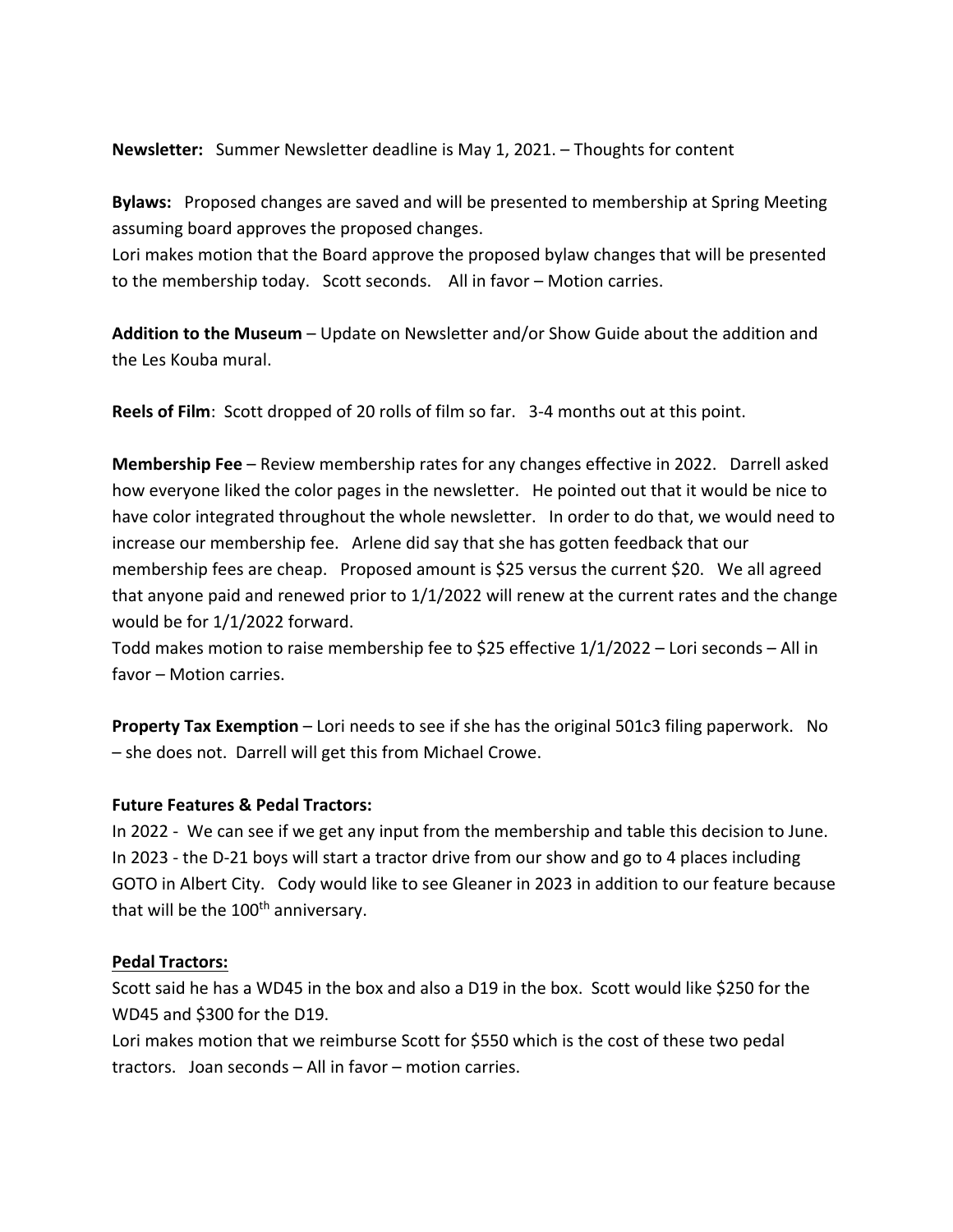## **- NEW BUSINESS -**

#### **2021 Show:**

Advertising – Scott reports that he put an ad in Antique Power that will be out the beginning of June. Also putting ads in Farm News and will do Hutch Paper and other local papers. The local papers will hopefully come out the beginning of July.

Lynn asked about advertising in MN or Dakota Farm Guide.

Joan said there is a paper that drops off at the Antique Store and she will get Scott that info. Darrell asked if maybe we could get the Hutch Leader to write an article leading up to the show. Bob said he would make a call to his contact there.

Bob asked about the flags downtown. Joan suggested we get a flag for our club to fly with the other businesses in Hutch.

Merchandise for 2021 Show:

Belt Buckle – Just waiting for the prototype to come. Plaques artwork done Hats have been ordered Tee Shirts, Mugs and Keychains will be worked on next.

Show Guide – In progress

Show Volunteers – Lori has a list started of volunteers. Hutchinson FFA wants to do parking.

Joe Stroebel and the Boy Scouts will also help out. Joe will be watching the golf cart rental table again.

Toy Vendor Building and Agribition Building. Contracts were sent out and we have gotten about a dozen back with payment. Also have a waiting list that I will contact once we know we have room. Lori is going to try to also book up the Agribition Building where the old quilt show used to be and coordinate who will have space reserved there.

#### **Upcoming Board/Membership Meetings:**

June 7th @ 7pm - Board meeting via Conference Call.

Tom asked about the Club's 39 B tractor – Tom would be interested in buying it if the club is interested in selling it. This is tabled to our next meeting.